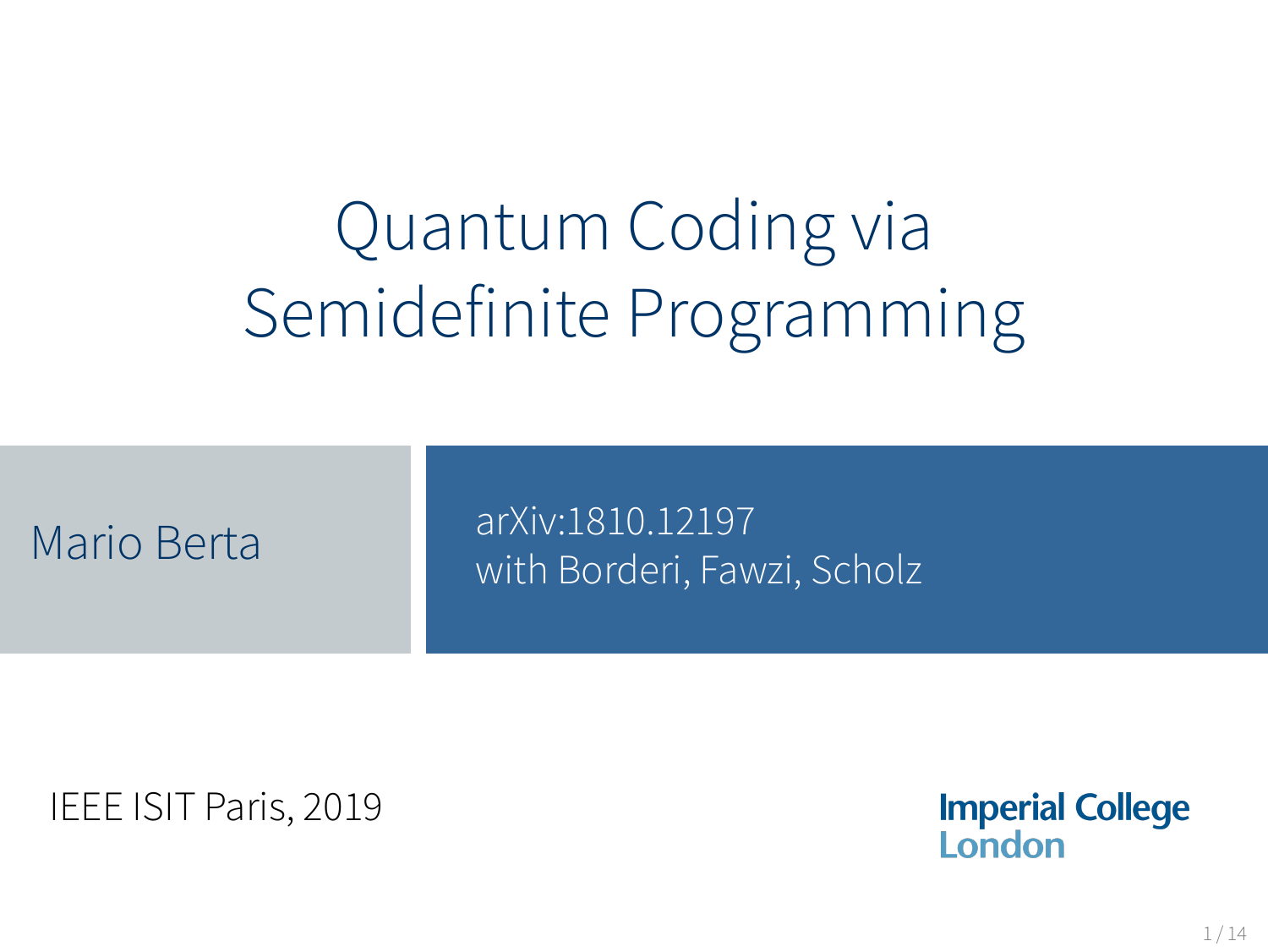## Noisy Channel Coding



#### Error Correction

*m* bits are subject to noise modelled by *N*(*y*∣*x*), find encoder *e* and decoder *d* to maximize probability *p*(*N,m*) of retrieving *m* bits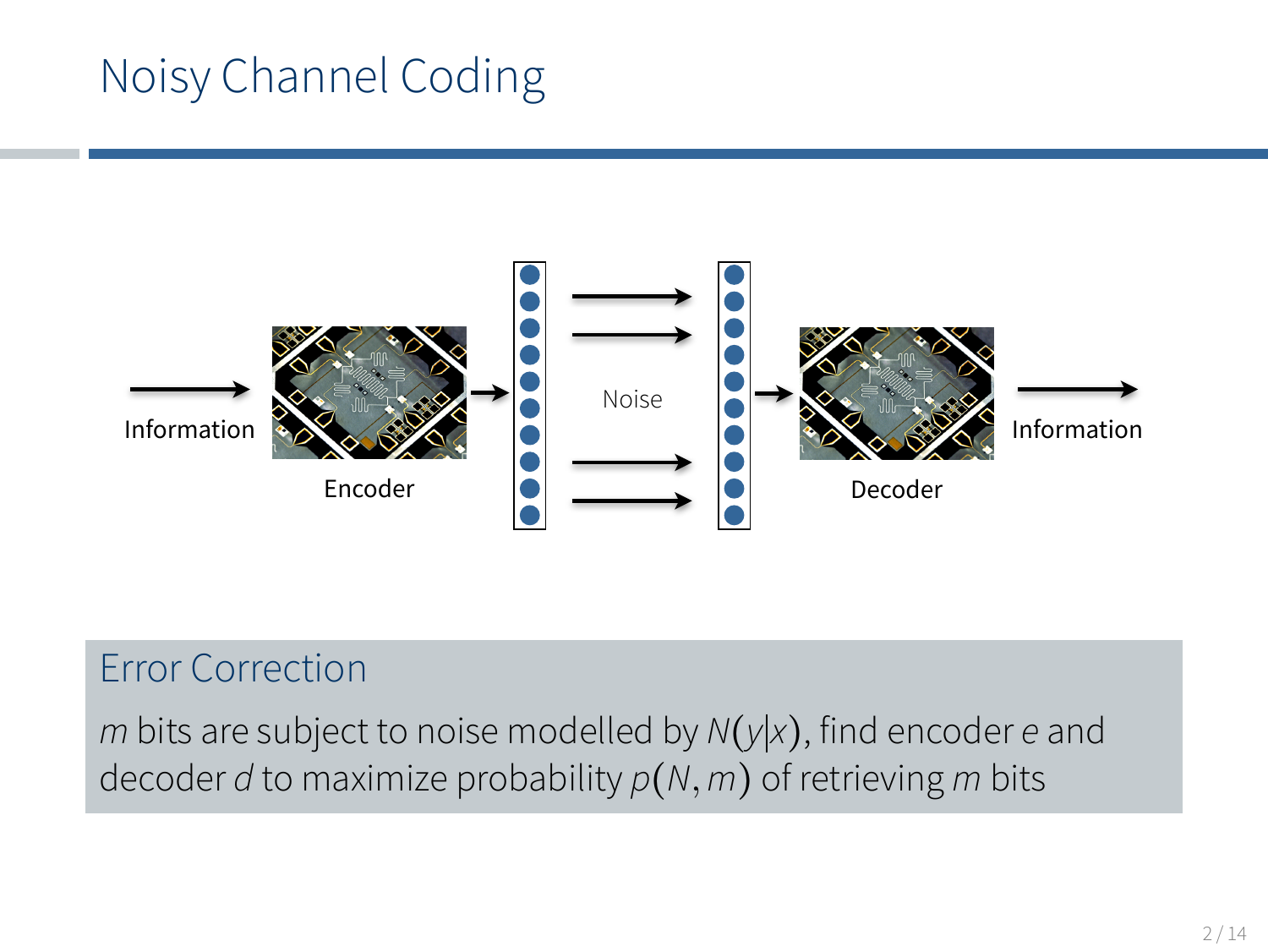## Noisy Channel Coding (continued)

▸ Fixed number of bits *<sup>m</sup>* and noise model *<sup>N</sup>* gives **bilinear optimization**

$$
p(N, m) = \max_{(e,d)} \frac{1}{2^m} \sum_{x,y,i} N(y|x) d(i|y) e(x|i)
$$
  
s.t. 
$$
\sum_{x} e(x|i) = 1, 0 \le e(x|i) \le 1
$$

$$
\sum_{i} d(i|y) = 1, 0 \le d(i|y) \le 1
$$

 $\blacktriangleright$  Approximating  $p(N, m)$  up to multiplicative factor better than (1 − *e* −1 ) is **NP-hard** in the worst case [Barman & Fawzi 18].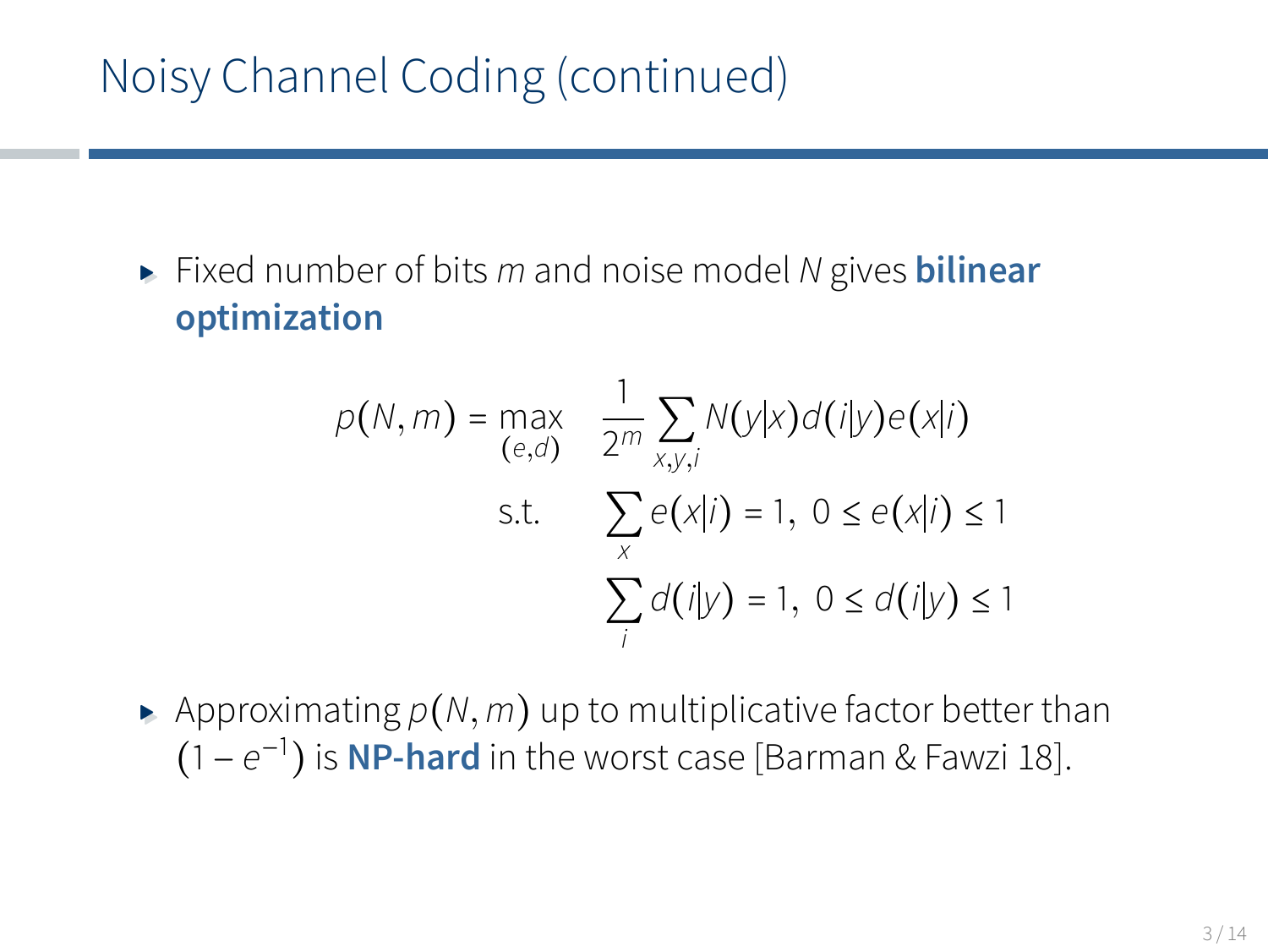▸ For the linear program [Hayashi 09, Polyanski *et al.* 10]

$$
lp(N, m) = \max_{(r, p)} \quad \frac{1}{2^m} \sum_{x, y} N(y|x) r_{xy}
$$
  
s.t. 
$$
\sum_{x} r_{xy} \le 1, \sum_{x} p_x = k
$$

$$
r_{xy} \le p_x, \ 0 \le r_{xy}, p_x \le 1
$$

we have the approximation [Barman & Fawzi 18]

$$
p(N,m) \leq \ln(N,m) \leq \frac{1}{1-e^{-1}} \cdot p(N,m)
$$

- ► **Polynomial-time** (1  $e^{-1}$ ) additive approximation algorithms.
- ▸ Precise asymptotic bounds on the capacity of iid channels, etc.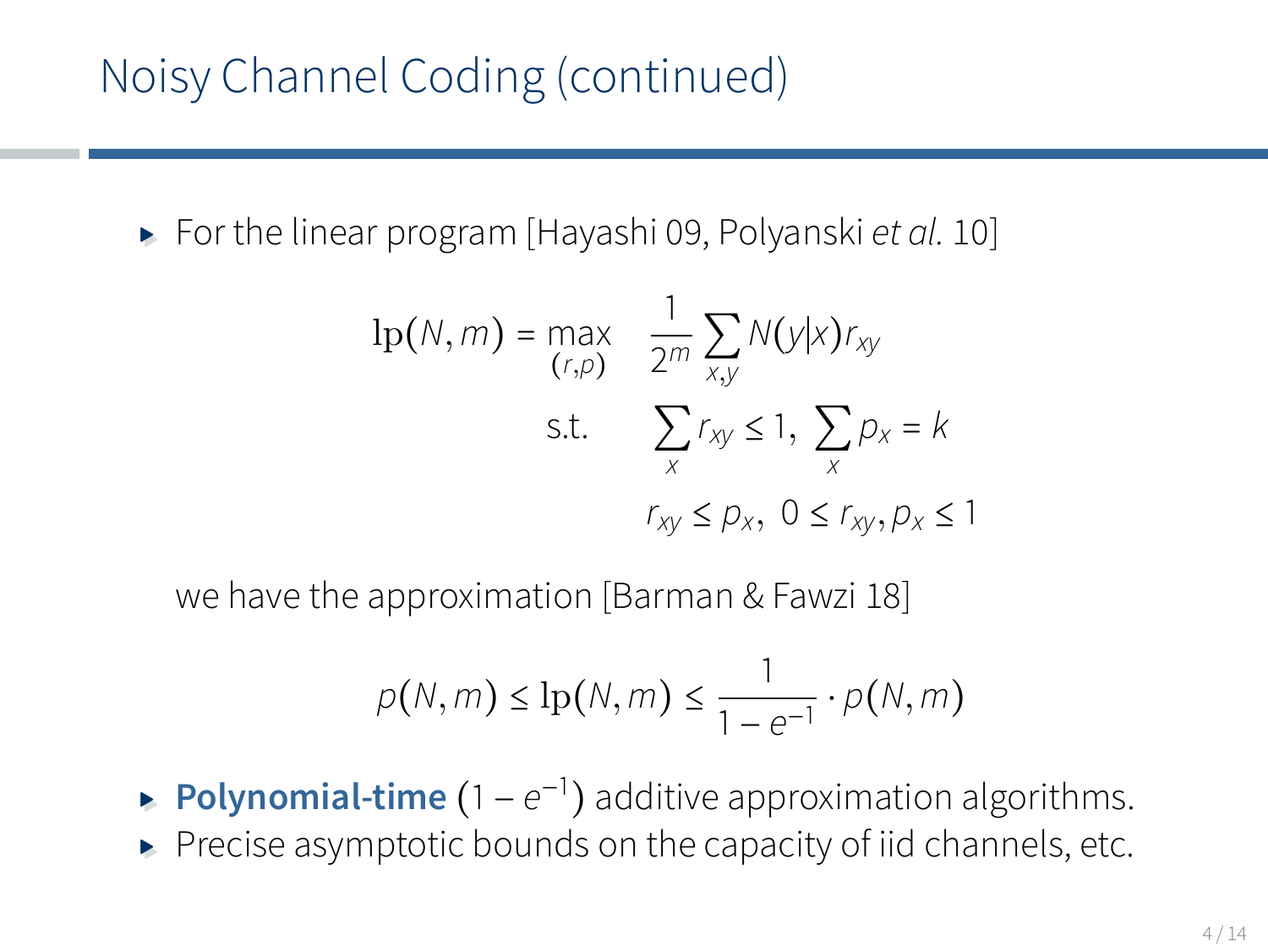## Quantum Noisy Channel Coding

▸ Main question: Similar results for quantum error correction? [Matthews 12, Leung & Matthews 15]



#### Quantum Error Correction

Find encoder *E* and decoder *D* to maximize probability  $p(\mathcal{N}, m)$  of retrieving *m* qubits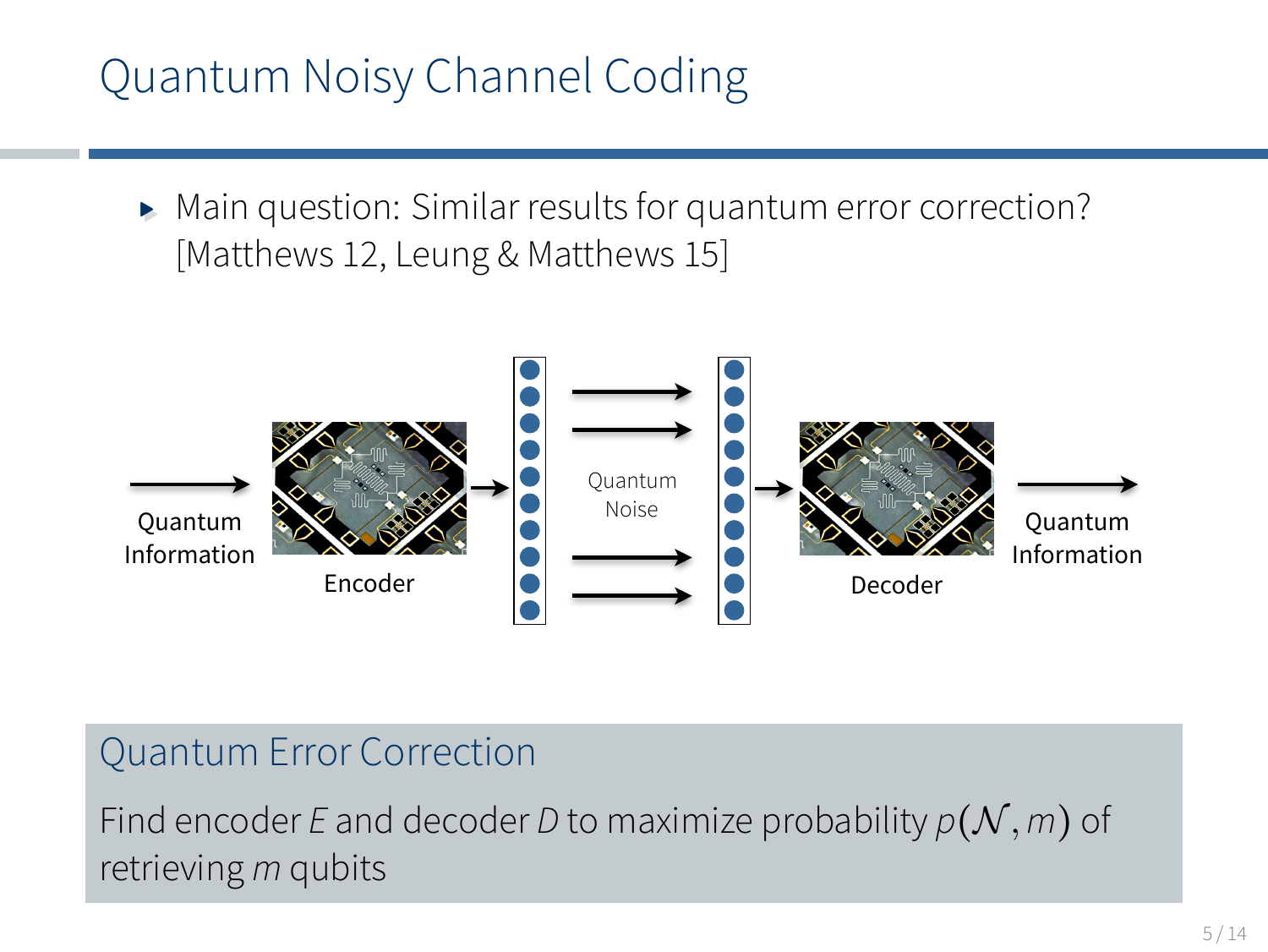## Quantum Noisy Channel Coding (continued)

▸ Near-term quantum devices are of intermediate scale and noisy



▸ Tailor-made **approximation algorithms** for encoder and decoder needed

Optimize Quantum Information Processing Comprehensive practical mathematical toolbox rooted in optimization theory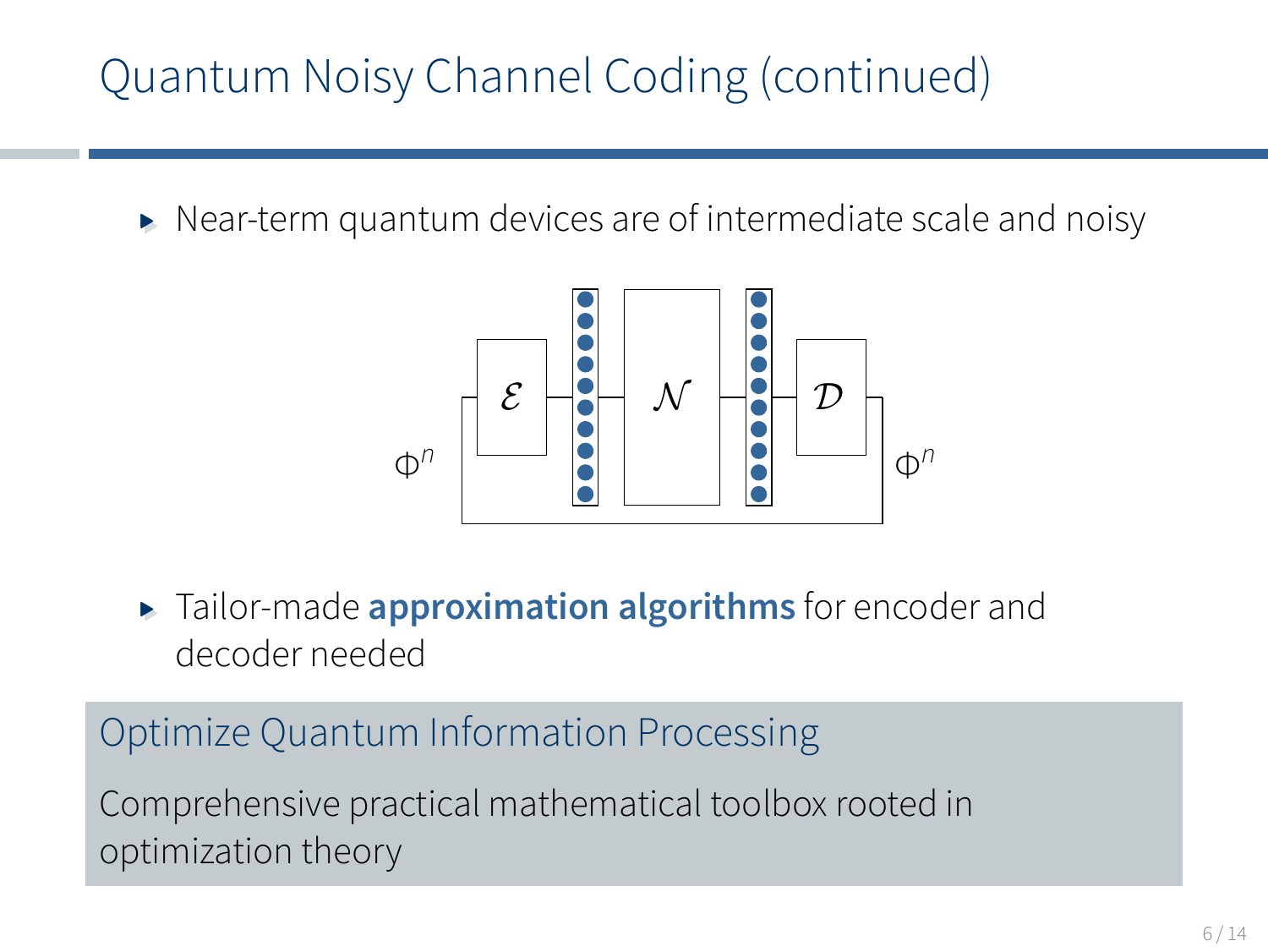### Quantum Noisy Channel Coding (continued)



 $\blacktriangleright$  Fixed number of qubits *m* and quantum noise model N leads to **quantum channel fidelity**

$$
F(\mathcal{N}, n) := \max \quad F\left(\Phi^n, \left(\left(\mathcal{D} \circ \mathcal{N} \circ \mathcal{E}\right) \otimes \mathcal{I}\right)(\Phi^n)\right)
$$
  
s.t.  $\mathcal{E}, \mathcal{D}$  quantum operations  
(+ physical constraints)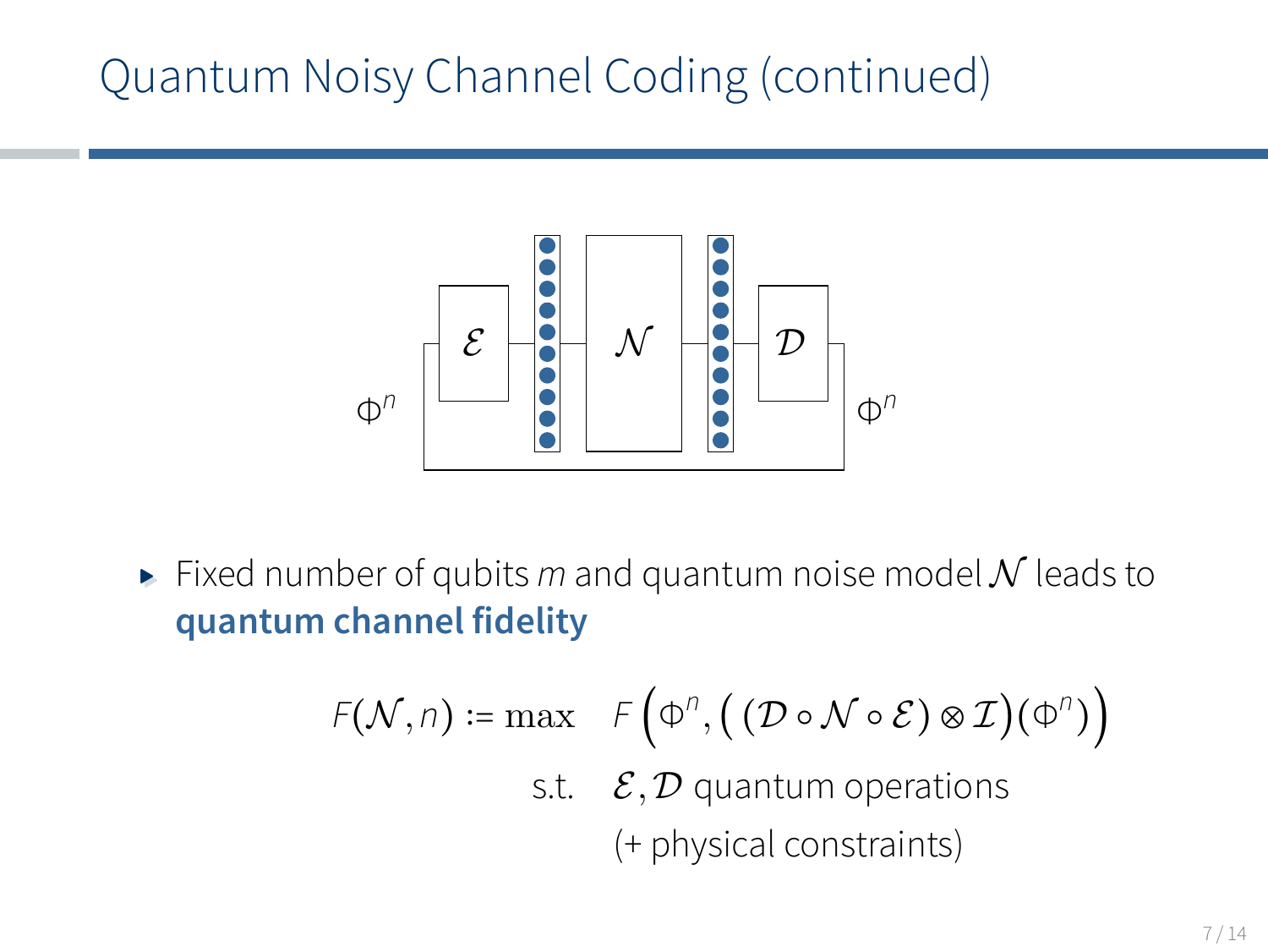## Quantum Noisy Channel Coding (continued)

▸ For *<sup>d</sup>* ∶= dim(N ) becomes **bilinear optimization**

$$
F(\mathcal{N}, n) = \max \quad d \cdot \text{Tr}\Big[\Big(\mathcal{N}_{\bar{A}\to B}(\Phi_{\bar{A}\bar{A}}) \otimes \Phi_{A\bar{B}}\Big) \Big(\sum_{i \in I} p_i \mathcal{E}_{A\to \bar{A}}^i \otimes \mathcal{D}_{B\to \bar{B}}^i\Big) (\Phi_{A\bar{A}} \otimes \Phi_{B\bar{B}})\Big]
$$
\ns.t.  $\mathcal{E}^i, \mathcal{D}^i$  quantum operations,  $p_i \ge 0, \sum_{i \in I} p_i = 1$ 

▸ To characterize is set SEP<sup>N</sup> (*A*¯*A*∣*BB*¯) of **separable channels**

$$
\sum_{i\in I} p_i \mathcal{E}_{A\rightarrow \overline{A}}^i \otimes \mathcal{D}_{B\rightarrow \overline{B}}^i
$$

⇒ **strong hardness** for quantum separability problem [Barak *et al.* 12]

▸ Lower bounds on figure of merit via, e.g., physical intuition or iterative see-saw methods  $\Rightarrow$  upper bounds?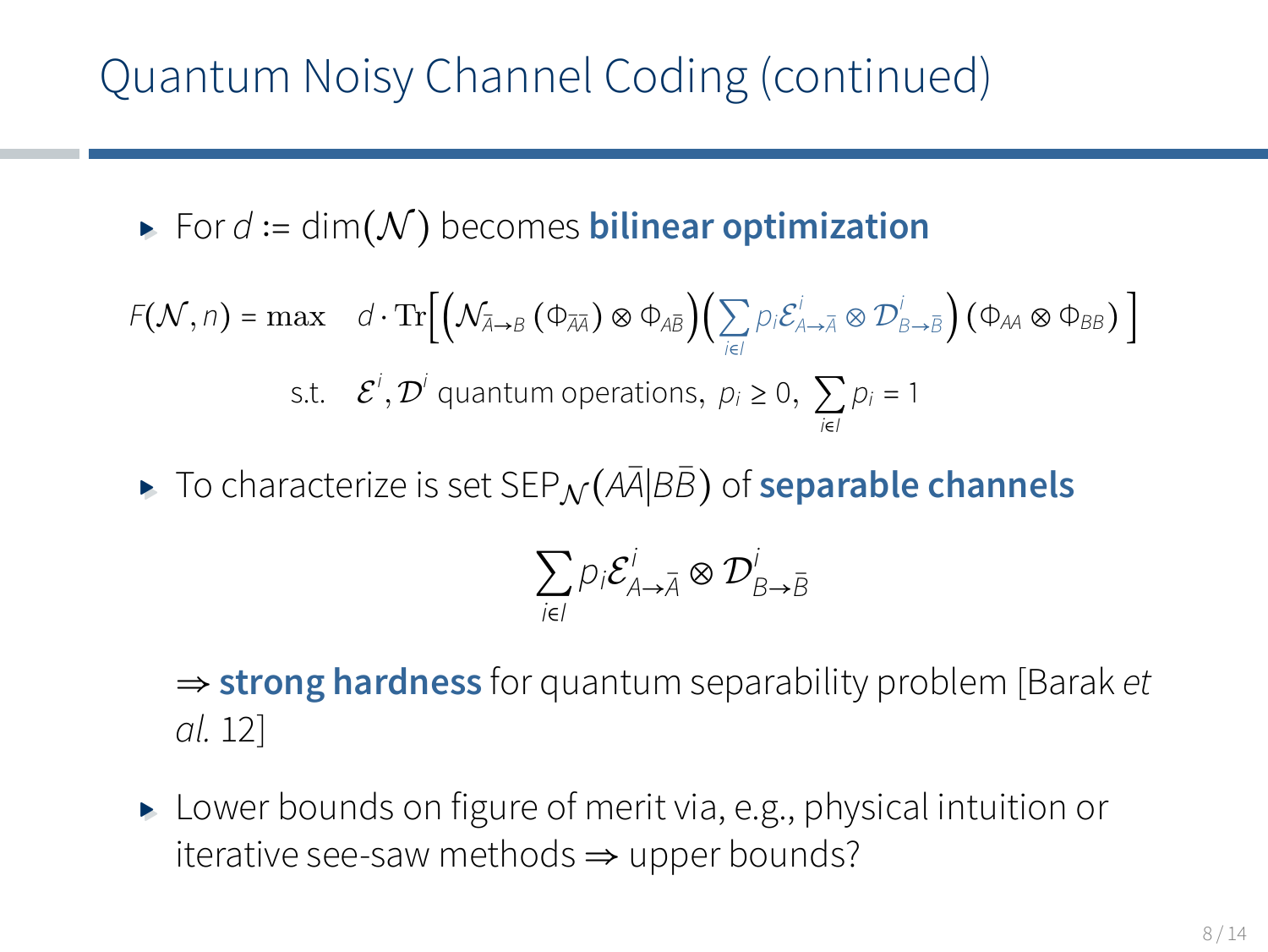► De Finetti theorem for quantum states:  $ρ_{AB}$  *k***-shareable** if

$$
\rho_{AB_1\cdots B_k} \text{ with } \rho_{AB_j} = \rho_{AB} \ \forall j \in [k]
$$

⇒ characterizes separable states [Stoermer 69] [Doherty *et al.* 02]

#### De Finetti Theorem for Quantum Channels

The set of separable channels is approximated by the set of *k*-shareable channels as

$$
\left|\text{SEP}_{\mathcal{N}}\big(\bar{A\bar{A}}|B\bar{B}\big)-\text{SH}^k_{\mathcal{N}}\big(\bar{A\bar{A}}|B\bar{B}\big)\right|\leq \sqrt{\frac{\mathcal{O}\left(d^3\right)}{k}}
$$

where the set of *k*-shareable channels SH<sup>k</sup> has a semi-definite representation (cf. [Fuchs *et al.* 04, Kaur *et al.* 18]).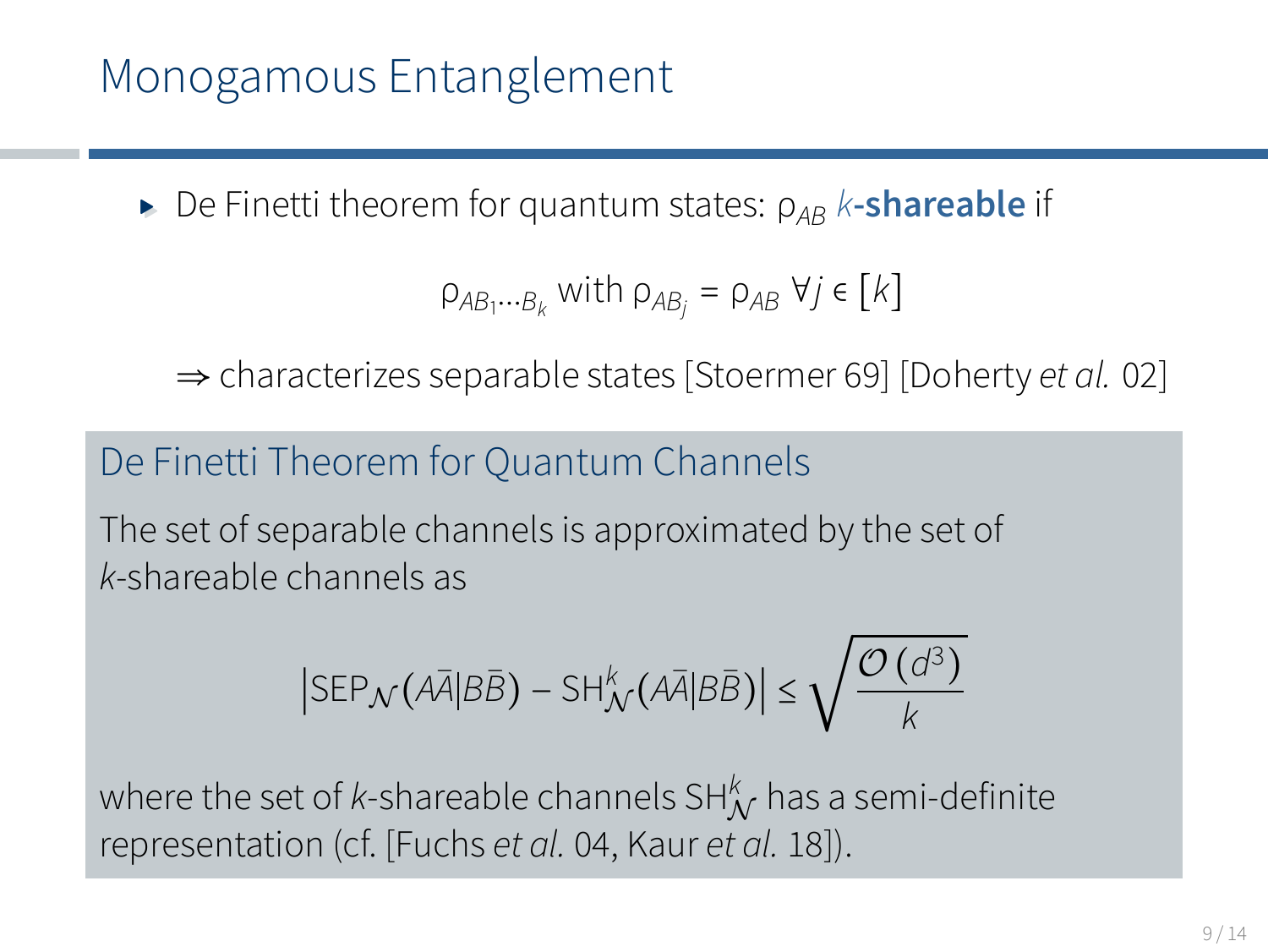#### Monogamous Entanglement (continued)

- ▸ Non-commutative **sum-of-squares hierarchy** [Lasserre 00, Parrilo 03] via information-theoretic approach based on entropy inequalities [Brandão & Harrow 16]
- ▸ Efficiently computable **semi-definite program** outer bounds

$$
\begin{split} \mathrm{sdp}_k(\mathcal{N},m) := \max \quad d_{\bar{A}}d_B \cdot \mathrm{Tr}\left[\left(\mathcal{N}_{\bar{A}\to B_1}\left(\Phi_{\bar{A}\bar{A}}\right)\otimes\Phi_{A\bar{B}_1}\right) W_{A\bar{A}B_1\bar{B}_1}\right] \\ \textrm{s.t.} \quad W_{A\bar{A}}(B\bar{B})^\kappa_1 &\geq 0, \ \mathrm{Tr}\left[W_{A\bar{A}}(B\bar{B})^\kappa_1\right] = 1, \ \mathrm{PPT}\left(A^\kappa_1:B^\kappa_1\right) \geq 0 \\ W_{A\bar{A}}(B\bar{B})^\kappa_1 &= \left(\mathcal{I}_{A\bar{A}}\otimes \mathcal{U}^{\pi}_{(B\bar{B})^\kappa_1}\right)\left(W_{A\bar{A}}(B\bar{B})^\kappa_1\right) \ \forall \pi \in \mathfrak{S}_k \\ W_{A}(B\bar{B})^\kappa_1 &= \frac{1_A}{2m}\otimes W_{(B\bar{B})^\kappa_1}, \ W_{A\bar{A}}(B\bar{B})^{\kappa-1}_1B_k &= W_{A\bar{A}}(B\bar{B})^{\kappa-1}_1 \otimes \frac{1_{B_k}}{d_B} \end{split}
$$

with **approximation guarantee** to quantum channel fidelity

$$
\text{spd}_k(\mathcal{N},n) - F(\mathcal{N},n) \leq \sqrt{\frac{\mathcal{O}\left(d_A^2d_B^8\cdot \log d_A\right)}{k}}
$$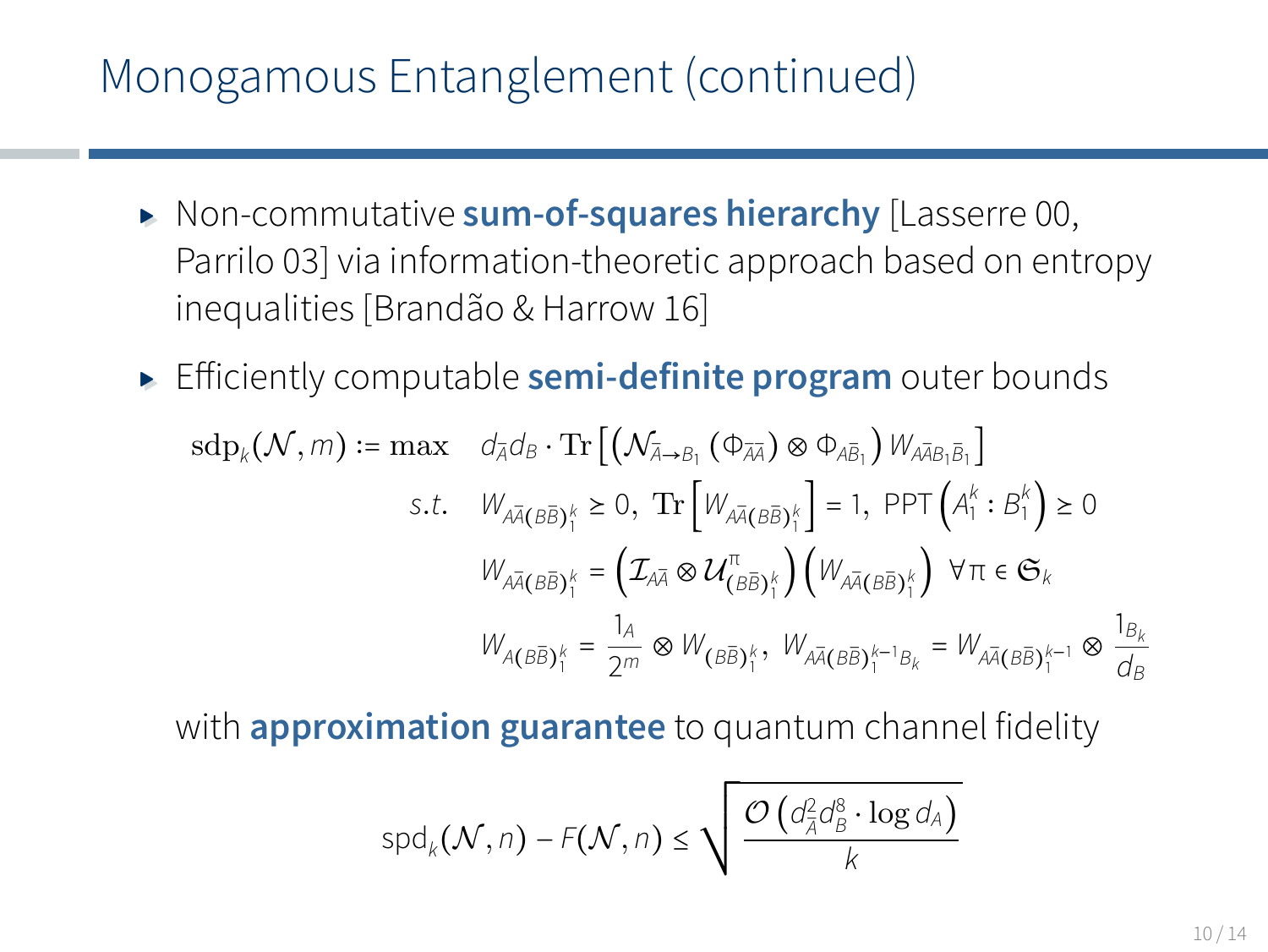## Certifying Optimality of Relaxations

▸ Compare classical linear program relaxation [Barman & Fawzi 18]

$$
p(N,m) \leq \ln(N,m) \leq \frac{1}{1-e^{-1}} \cdot p(N,m)
$$

▶ No finite approximation guarantee for  $F(N, m)$  ≤  $\mathrm{sdp}_k(N, m)$ 

#### Rank Loop Conditions

If for *k* ∈ N there exists *l* ∈ N such that

$$
\mathrm{rank}\left(W_{A\overline{A}(B\overline{B})_1^k}\right)\leq \mathrm{max}\left\{\mathrm{rank}\left(W_{A\overline{A}(B\overline{B})_1^l}\right),\mathrm{rank}\left(W_{\left(B\overline{B}\right)_1^{k-l}}\right)\right\}
$$

then we have equality  $\text{sdp}_k(\mathcal{N}, m)$  =  $F(\mathcal{N}, m)$ 

▸ Proof via [Navascués *et al.* 09]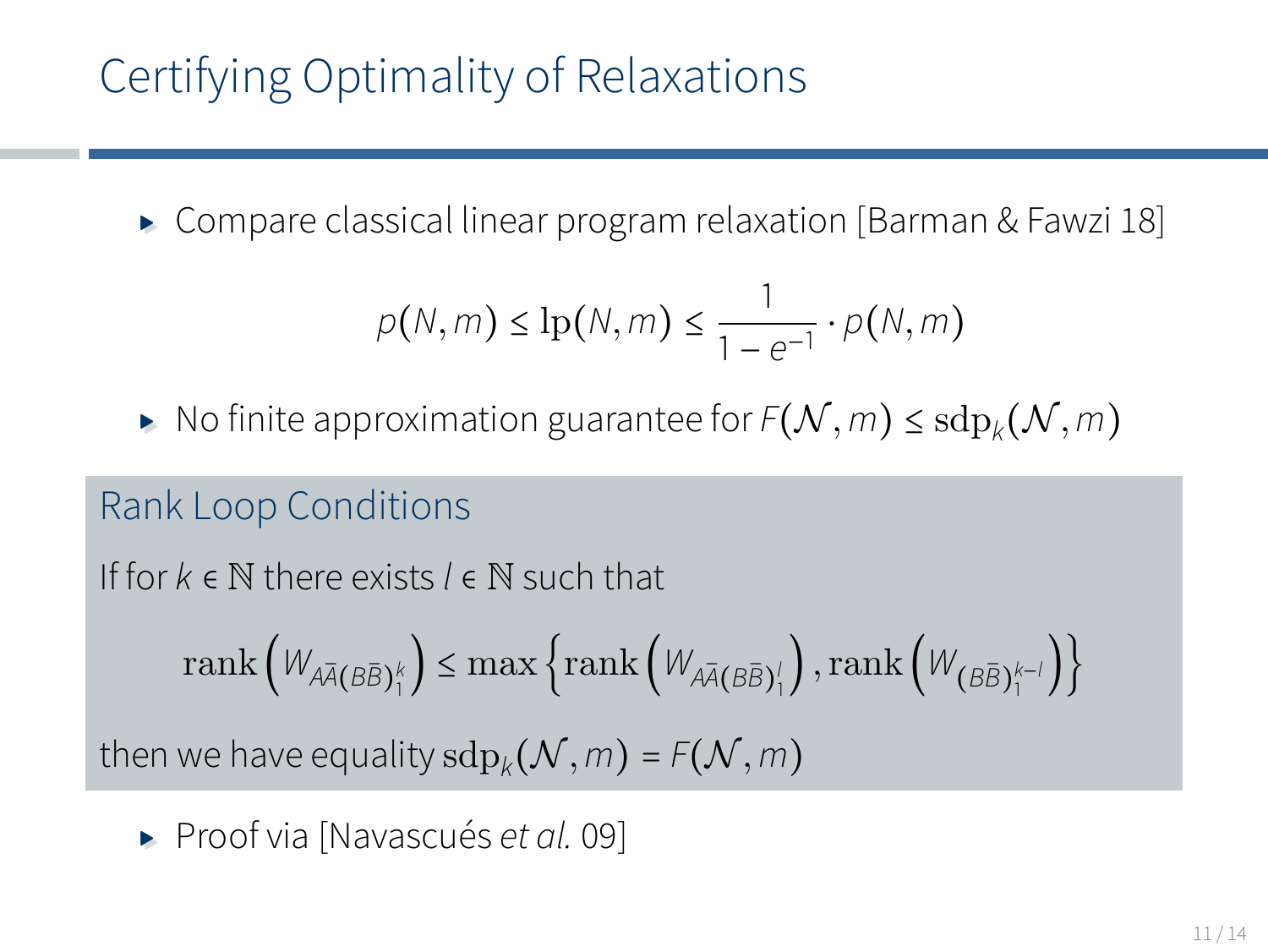▸ Uniform noise corresponds to **qubit depolarizing channel**

$$
\operatorname{Dep}_p: \rho \mapsto \rho \cdot \frac{1_B}{2} + (1 - \rho) \cdot \rho \quad \text{with } \rho \in [0, 4/3].
$$

#### **Ouestion**

What is the optimal code for reliably storing *m* = 1 qubit in noisy 5 qubit quantum memory,  $\rho\left(\text{Dep}_{\rho}^{\otimes 5},1\right)$  = ?

▸ Analytical [Bennett *et al.* 96] as well as numerical see-saw type [Reimpell & Werner 05] lower bounds available, our work gives

$$
\textnormal{sdp}_k\left(\textnormal{Dep}^{\otimes 5}_{\rho},1\right)\geq\rho\left(\textnormal{Dep}^{\otimes 5}_{\rho},1\right)
$$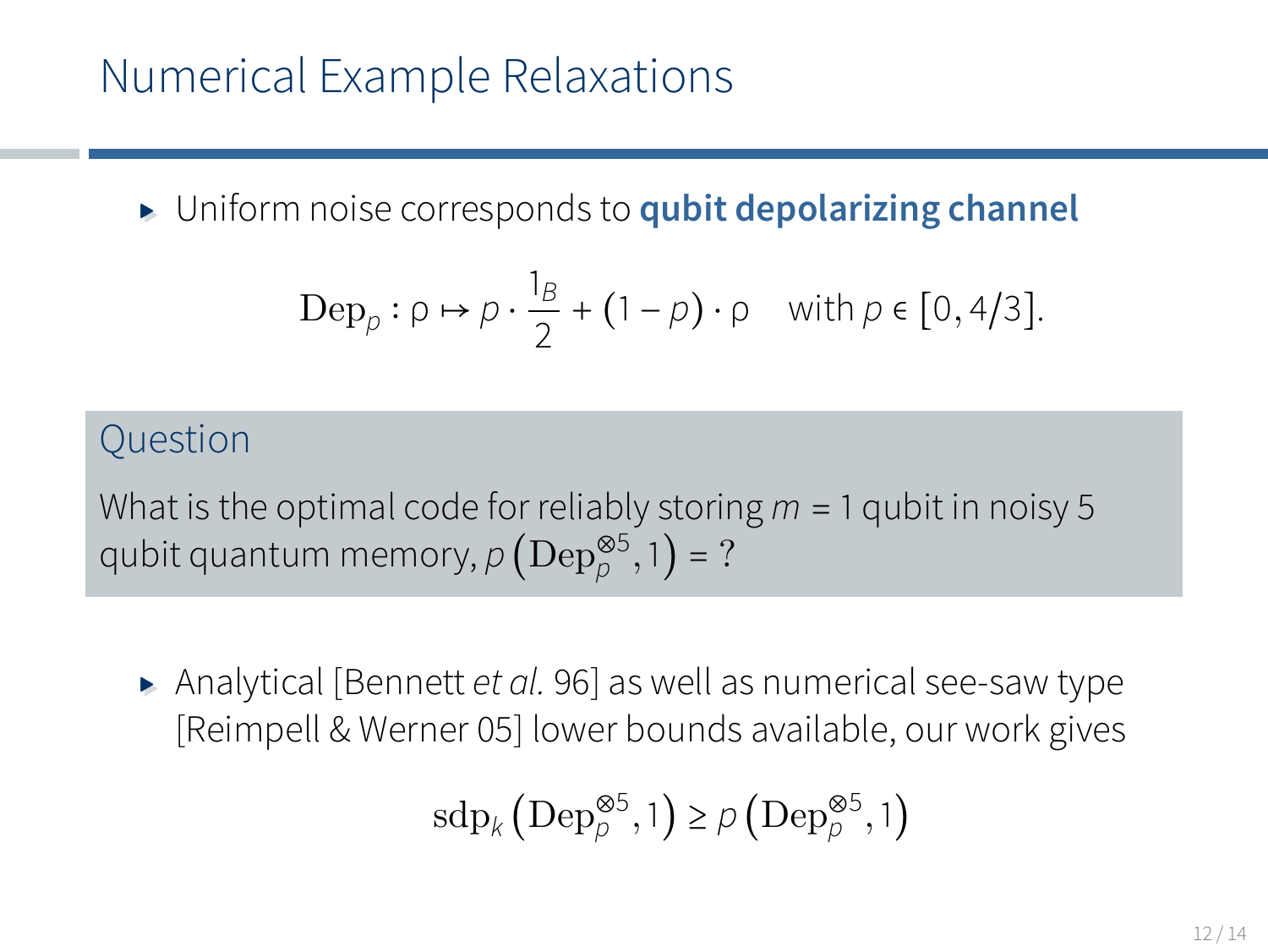#### Numerical Example Relaxations (continued)

▸ Exploiting symmetries for analytical **dimension reduction** for first level  $\mathrm{sdp}_1\left(\mathrm{Dep}_{\rho}^{\otimes 5},1\right)$ 



▸ For *<sup>p</sup>* <sup>∈</sup> [0*,* <sup>4</sup>/3] [Reimpell & Werner 05] optimal, for *<sup>p</sup>* <sup>∈</sup> [0*,* <sup>0</sup>*.*18] there is room to look for improved codes.